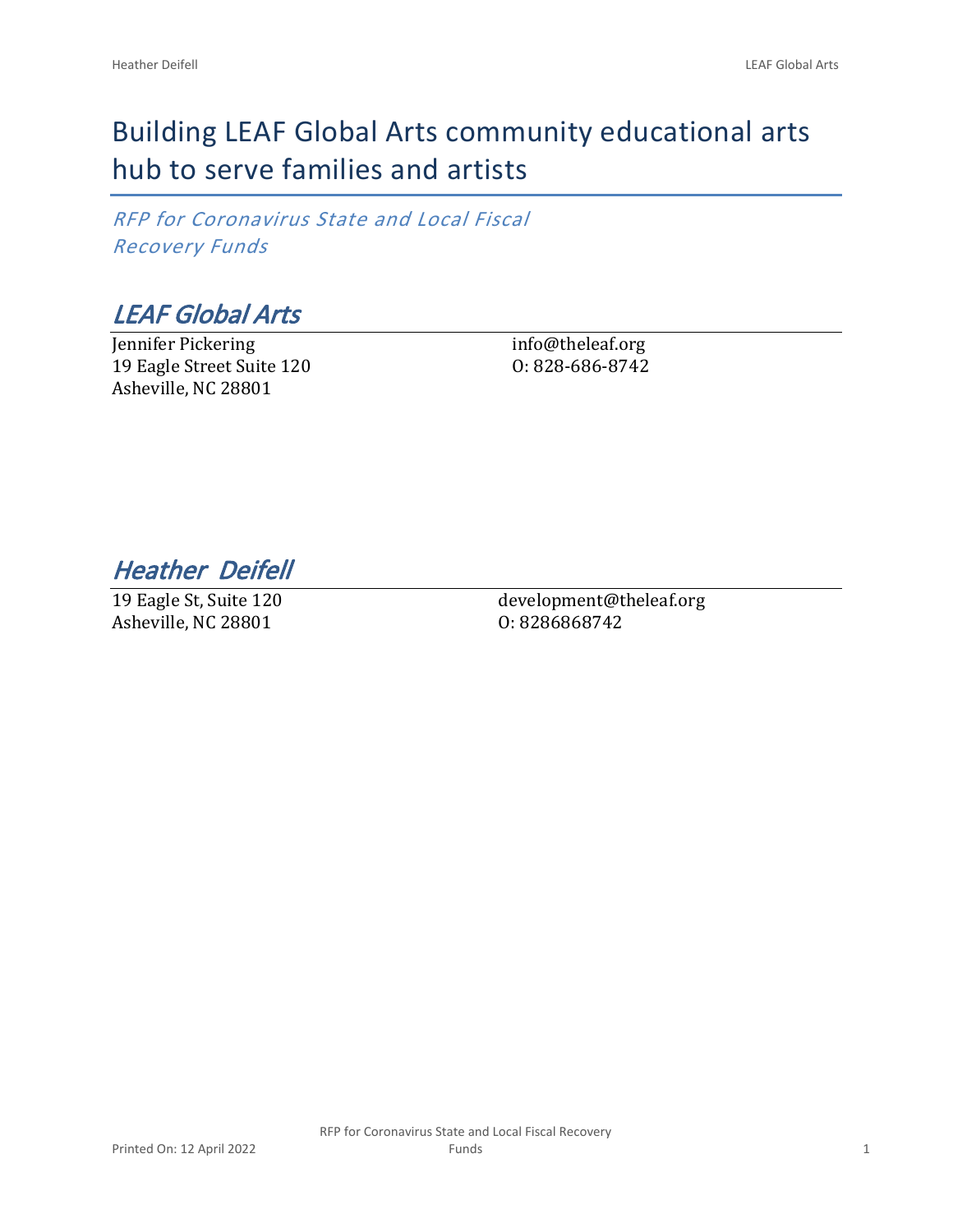# Application Form

# *Question Group*

Buncombe County requests proposals for projects to help the community recover from and respond to COVID-19 and its negative economic impacts.

Buncombe County has been awarded \$50,733,290 in Coronavirus State and Local Fiscal Recovery Funds (Recovery Funding), as part of the American Rescue Plan Act. To date, Buncombe County has awarded projects totaling \$23,093,499, leaving a balance of \$27,639,791 available to award.

Visit [http://www.buncombecounty.org/recoveryfundinghttp://www.buncombecounty.org/recoveryfundingwww.b](http://www.buncombecounty.org/recoveryfunding) [uncombecounty.org/recoveryfundinghttp://www.buncombecounty.org/recoveryfundinghttp://www.buncombeco](http://www.buncombecounty.org/recoveryfunding) [unty.org/recoveryfundinghttp://www.buncombecounty.org/recoveryfundinghttp://www.buncombecounty.org/re](http://www.buncombecounty.org/recoveryfunding) [coveryfunding](http://www.buncombecounty.org/recoveryfunding) for details.

This infusion of federal resources is intended to help turn the tide on the pandemic, address its economic fallout, and lay the foundation for a strong and equitable recovery.

Buncombe County is committed to investing these funds in projects that:

- Align to county strategic plan and community priorities
- Support equitable outcomes for most impacted populations
- Leverage and align with other governmental funding sources
- Make best use of this one-time infusion of resources
- Have a lasting impact

Proposals shall be submitted in accordance with the terms and conditions of this RFP and any addenda issued hereto.

Click [here](https://www.buncombecounty.org/common/purchasing/Buncombe%20Recovery%20Funding%20RFP%202022.pdf) for the full terms and conditions of the RFP

#### **Organization Type\***

Nonprofit

#### **Nonprofit documentation**

If nonprofit, attach IRS Determination Letter or other proof of nonprofit status.

LEAF Tax Exempt w Name Changes 2020.pdf

#### **Name of Project.\***

Building LEAF Global Arts community educational arts hub to serve families and artists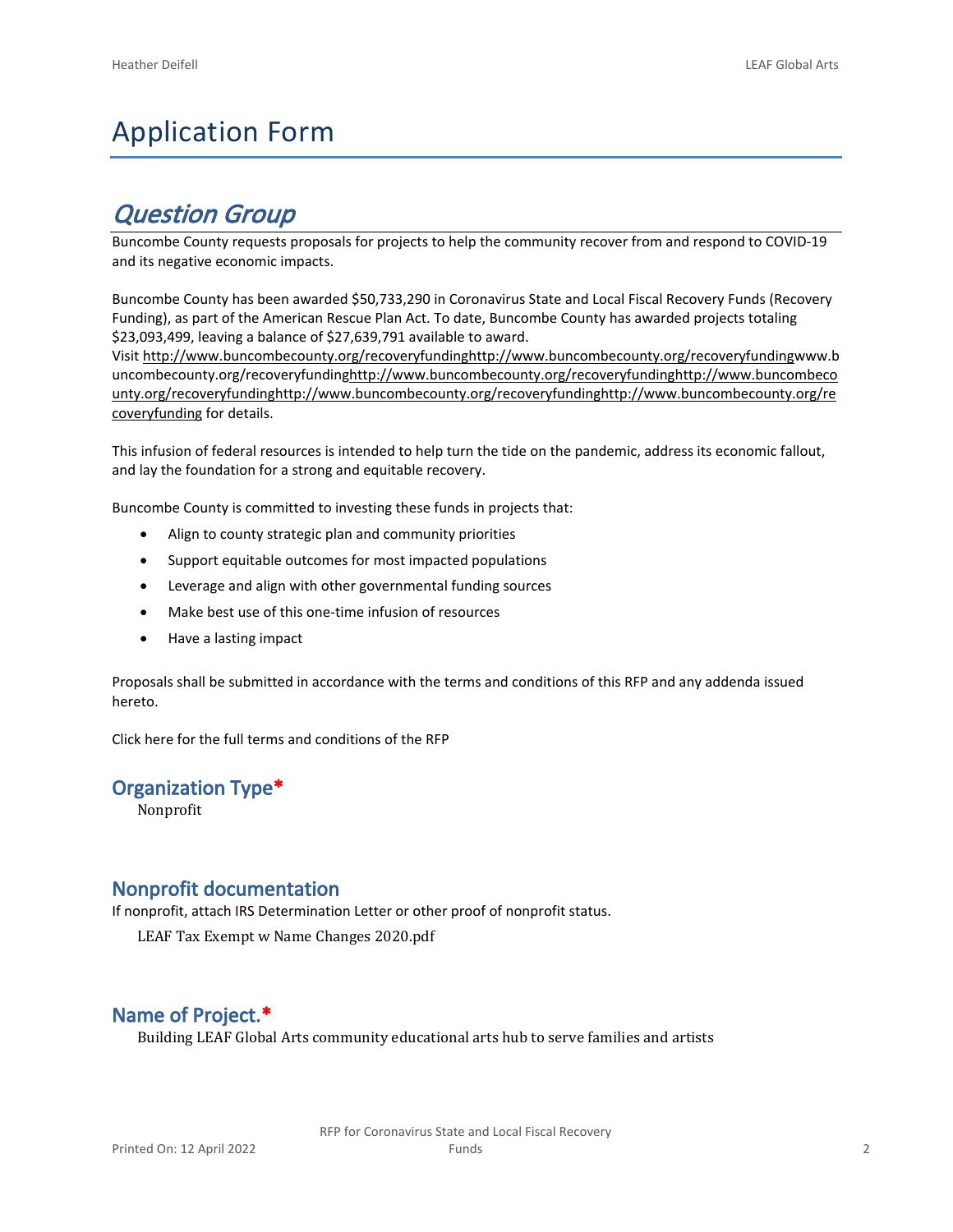#### **New/Updated Proposal\***

Is this a new project proposal or an updated version of a proposal submitted during the earlier (July 2021) Recovery Funding RFP?

Updated version of previously submitted proposal

#### **Amount of Funds Requested\***

\$150,000.00

#### **Category\***

Please select one:

- Affordable Housing
- Aging/Older Adults
- Business Support/Economic Development
- Environmental/Climate
- Homelessness
- K-12 Education
- Infrastructure and/or Broadband
- Mental Health/Substance Use
- NC Pre-K Expansion
- Workforce

K-12 Education

#### **Brief Project Description\***

Provide a short summary of your proposed project.

LEAF Global Arts (LEAF) requests \$150,000 to build our Global Arts Experience (Global) as a community educational arts hub after the untimely hit from Covid. Funds will support LEAF in rebuilding necessary staff infrastructure and developing and implementing programming which will diversify revenue streams to serve youth and families, local artists, and community partners with global arts education and experiences.

LEAF's mission of "connecting and creating community through music and arts education, preservation, and experiences" survived Covid because of dedicated LEAF members and critical grant support. But our revenue was drastically depleted just as LEAF undertook the Global facility, so LEAF had to scale back critical staff and limit programming investments. We want to support our community, ongoing partners, and collaborators in education and the arts and entertainment industry in new ways to solidify Global as the local cultural arts hub on "the Block" in downtown Asheville.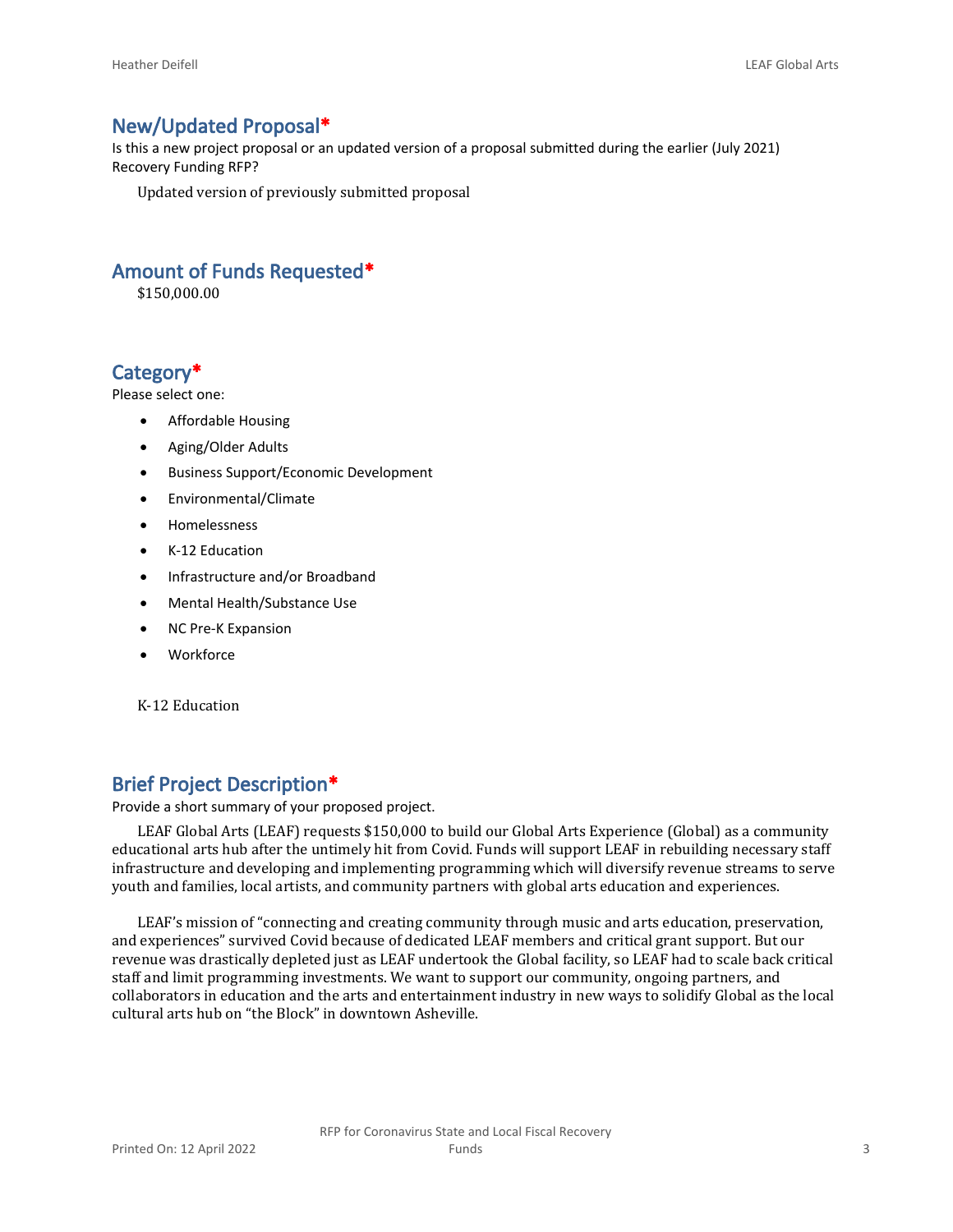#### **Project Plan\***

Explain how the project will be structured and implemented, including timeframe.

These Recovery funds are critical to support staffing and artist contractor costs because the effects of Covid have drastically limited the necessary administrative support and arts investments to build wellrounded cultural arts programming. By 2024 LEAF intends to fully recover LEAF's in-person events, establish Global as a year-round arts education hub for Buncombe County, and create consistent revenue streams through Global's diverse programming for youth, families, and artists.

These Recovery funds will support the staff needed to build Global as a community resource for cultural arts educational programming and invest in artists leading community events. LEAF will increase the staff team to implement LEAF Schools & Streets (LSS) programming and Global events safely through 2023 by employing and engaging local community members from the deeply impacted arts & entertainment industry. The Global Programming Director (GPD) will be supported in part through these funds to plan, promote and oversee all events at Global engaging local artists and managing the Global staff team.

A part-time staff will support the LSS expansion to specifically market and implement LEAF's new educational strategy by coordinating activities between LSS and Global including LSS field trips and classes led by local Teaching Artists. LEAF seeks other grants and donors to support LSS' expanded programming costs at Global so LEAF can increase access and inclusion for local youth while also deepening the impact made by our local artists. LEAF desires that youth of all economic backgrounds be able to pursue deeper learning regardless of financial resources.

Rice University's Kinder Institute for Urban Research study collaborated with Houston's Art Access Initiative to facilitate and enhance partnerships with arts organizations to provide opportunities within afterschool, in-school performances, field trips, and teaching-artist residencies while facilitating professional development with school leaders and teachers in arts education. They found that an increase in arts educational experiences had remarkable impacts on students' academic, social, and emotional outcomes and that increases in arts learning positively and significantly affect students' school engagement, college aspirations, and inspired empathy. With the expansion of field trips, LEAF Schools & Streets (LSS) now provides all the arts learning opportunities highlighted in this Rice University study.

LEAF also desires to provide affordable spaces for artists to work, rehearse, record and perform at Global to create a thriving, year-round location in a non-thriving part of downtown which will also support foot track on "the Block" and reach a diverse group of demographics. The GPD helps to create work opportunities and space for local artists recovering from the impact of Covid. Funds will also be used to increase budget for programming events which in turn goes directly to performing artists.

#### **Statement of Need\***

Describe the need that this project will address. Include data to demonstrate the need, and cite the source of the data.

An expert panel reviewed data on the effects of Covid on students' social-emotional well-being and found that 30-40% of young people "have experienced negative impacts on their mental or social emotional health during the pandemic." They emphasized the need "to effectively coordinate and mobilize families, community members, and community-based organizations to support students outside school."\* This project will engage artists in addressing the need for a holistic arts education program to engage local youth in enrichment learning and support social emotional learning (SEL). Supporting staffing and contracting artists helps LEAF provide all the learning opportunities which were highlighted in the Rice University study mentioned above.\*\*

The Asheville Area Art Council's arts sector survey highlighted that the protection of our local artists and the organizations that employ them is an outstanding need post-Covid. The "Summary of Qualitative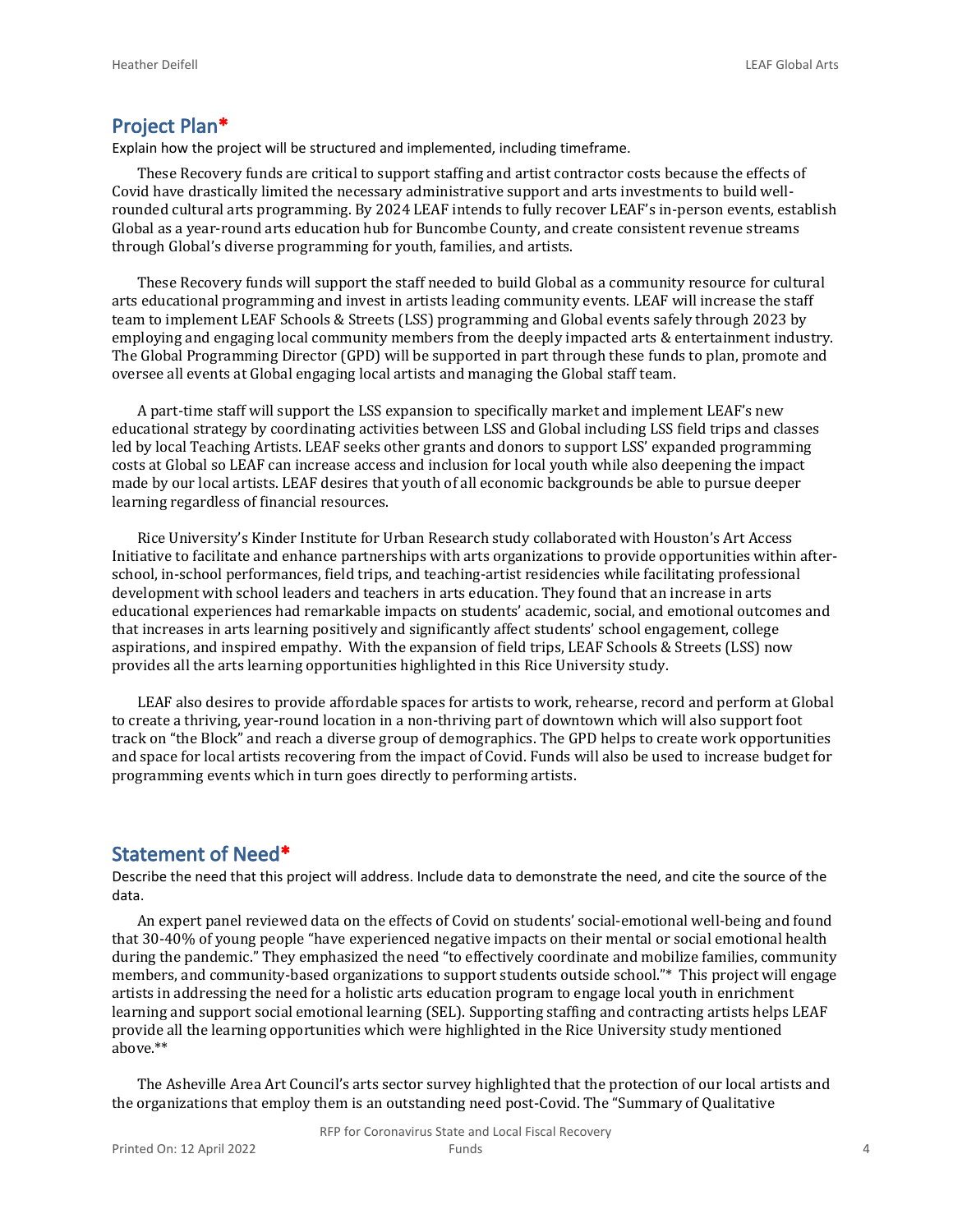Findings-Biggest Concerns/Needs in 2021" stated that the biggest concerns for Nonprofits Arts Businesses are affordable marketing to relaunch business, maintaining current hours and salaries, mental health, recession, affordable spaces to work, rehearse and perform post-Covid, and ability to perform/hold live events. As mentioned in our Project Plan, LEAF develops economic resources and space for local artists and musicians by creating an arts hub as an asset for our community.

\*Hamilton, Laura & Betheny Gross, "How Has the Pandemic Affected Student's Social Emotional Well-Being? A Review of Evidence to Date." Center on Reinventing Public Education, August 2021 https://crpe.org/how-has-the-pandemic-affected-students-social-emotional-well-being-a-review-of-theevidence-to-date/

\*\*Kisida, Brian & Daniel H. Bowen. "New Evidence of the Benefits of Arts Education." Brown Center Chalkboard, Bookings Institute, 12 Feb 2019 https://www.brookings.edu/blog/brown-centerchalkboard/2019/02/12/new-evidence-of-the-benefits-of-arts-education

#### **Link to COVID-19\***

Identify a health or economic harm resulting from or exacerbated by the public health emergency, describe the nature and extent of that harm, and explain how the use of this funding would address such harm.

LEAF opened Global in February 2020 to provide a year-round location for LEAF's unique, immersive experience to deepen our impact, support artists, engage community partners and families, and create financial sustainability beyond large events. Upon opening, programs and installations were 80% complete and expected to take 3 months to become fully operational. Within a month LEAF had to close canceling all performances, events, rentals, arts education workshops, field trips, and community engagement events thus accumulating debts due to Covid limiting our capacity to staff the facility, book artists, promote events, complete installations, and update infrastructure. LEAF took on Global's facility overhead just as Covid interrupted our trajectory.

By mid-April 2020 LEAF furloughed half the full-time staff and reduce hours for the rest. We postponed our 50th Festival scheduled for May 2020 and all our events in 2020 and 2021 were restructured to hybrid events that paired virtual with limited in-person events based on health & safety guidelines. This shift did not cover the almost \$1,000,000 of mission-critical revenue lost from the extended closure and community hesitancy of in-person events.

These Recovery Funds are critical in helping LEAF rebuild necessary infrastructure to facilitate safe, effective arts programming at Global. Funds will be used to invest in staffing and contracting artists to rebuild the financial stability of Global from now through 2023 when LEAF can fully recuperate from the deficit of losing critical staff members and reestablish financial security by restoring stable and diverse revenue streams. The financial hit from the necessary government-mandated safety restrictions on in-person events due to Covid not only devastated ticket revenue and dramatically affected sponsorships but also derailed strategic plans to establish Global as a hub for arts education and resources for local artists.

#### **Population Served\***

Define the population to be served by this project, including volume and demographic characteristics of those served.

Through its core events and programs, LEAF served 50,000 adults and youth annually prior to Covid. Our large event participants include local artists and families as well as an influx of tourists from the region. Prior to Covid, LSS served 9000 Buncombe County youth annually making it the largest provider of arts enrichment education across the county serving 40% BIPOC youth and 51% economically disadvantaged. Global draws from our large event population and tourists but also expects to engage 1000+ local students through field trips and LSS classes by engaging established partners including local schools. We expect this project to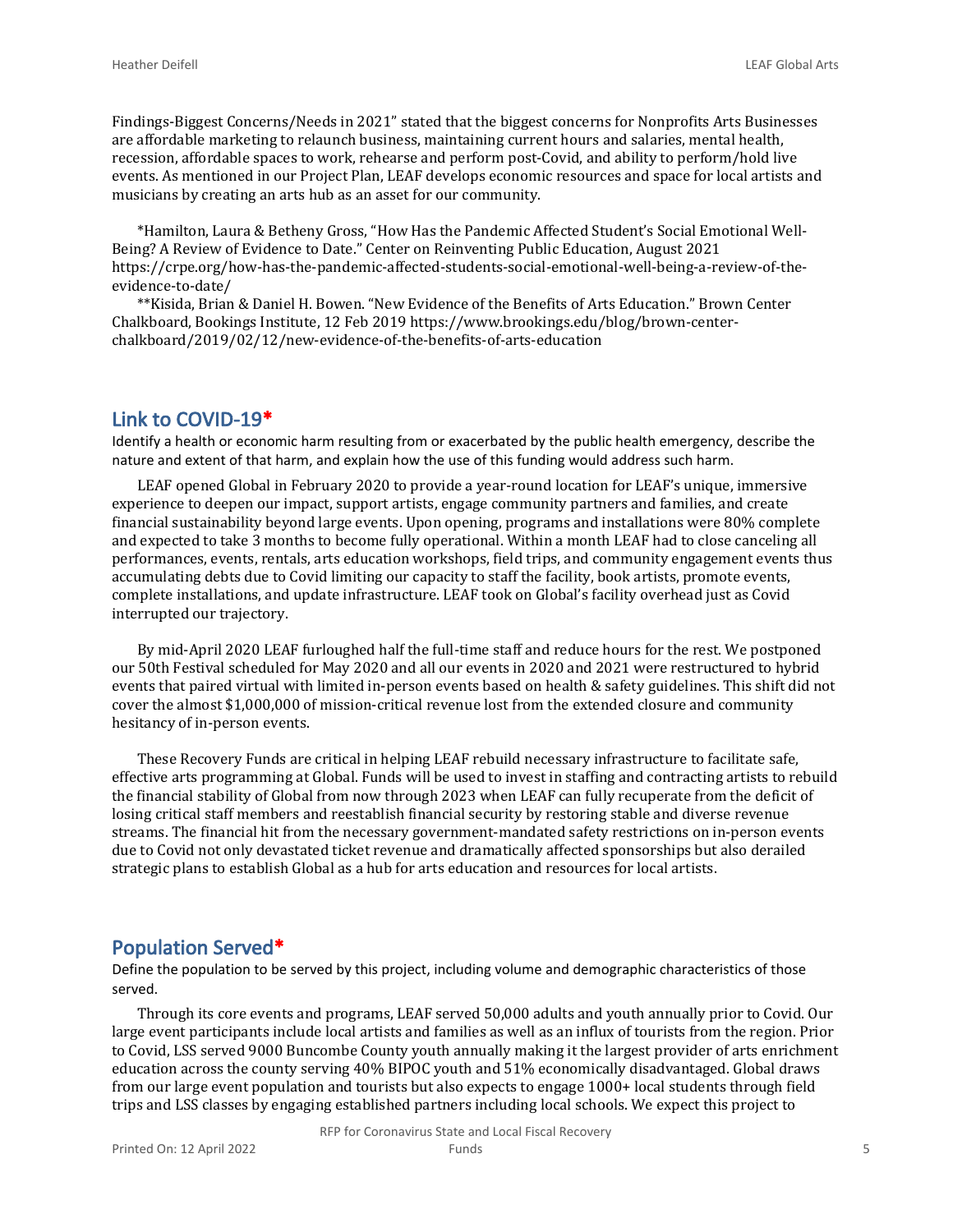expand as Global gains traction in regional and national markets, but we expect momentum to build over the next 2 years as we're able to grow infrastructure through additional staff support and financial resources to address Global overhead.

Over the last 27 years, LEAF events have employed and engaged thousands of artists, vendors, local independent contractors, and small production businesses, all of whom have been significantly impacted because of the limitation on in-person events. LEAF Downtown became a highly attended, FREE 2-day event in Asheville which had grown to 25,000+ attendees of all ages, demographics and economic backgrounds prior to Covid. Of the 60% local audience, LEAF targets families and persons of color communities that are traditionally underrepresented in festival culture.

Because of the location of Global on "the Block," a historically African American community, and our collaboration with Block businesses and organizations, we expect and hope for more diversity of visitors than that found across the Asheville area population. Although our first 2 years of operations were highly unusual, we served more than 5000 people with more than 35% being BIPOC. In 2022, we expect 7500+ visitors to Global with 2500+ locals served in some capacity through visits, field trips, classes, workshops, and/or Global events.

#### **Results\***

Describe the proposed impact of the project. List at least 3 performance measures that will be tracked and reported. If possible, include baselines and goals for each performance measure.

Goal 1: Global expects to host 1000+ youth per year for experiential, global arts field trips and LSS global arts classes at Global. This funding will support under-resourced youth, schools, and community partners to address financial barriers to participation and support equitable student participation. Through Developmental Asset® surveys (see Evaluation section below), we expect that 75% or more of youth will feel more valued by the community, meet positive adult role models, gain new expressions of creativity, learn about other cultures, and find their voice to affect their future as a result of their participation with LSS field trips and classes. Also, we expect 80% or more of teachers and parents to report observing positive changes in their student/child's behavior and child(ren) having higher self-esteem as a result of their student's participation with LSS music classes. Surveys will be administered for each field trip visit to Global and monthly for classes throughout each school year.

Goal 2: Global will engage 40+ local artists in 2022 and 60+ local artists in 2023 by providing affordable spaces for artists to work, rehearse, record, perform, and lead workshops through Global to create a thriving, year-round location for their creative businesses. We anticipate Global will engage regular local artists to deepen our impact.

Goal 3: Overall Global visitor numbers will increase from 812 in 2020 and 4233 in 2021, to 7500+ visitors for all of 2022 and 8500+ for 2023 by investing in LEAF Global staff and the diverse artists we engage to build consistent revenue streams through educational programming and arts events to establish a community cultural arts hub that engages artists, community members, out-of-town visitors, youth and families yearround.

#### **Evaluation\***

Describe the data collection, analysis, and quality assurance measures you will use to assure ongoing, effective tracking of contract requirements and outcomes.

All LSS classes, field trips, and summer camps engage and empower local youth utilizing the Creative Youth Development model by using lesson plans and evaluations driven by Search Institute's Developmental Assets®. The Search Institute has identified 40 Assets that cultivate skills, experiences, relationships, and

RFP for Coronavirus State and Local Fiscal Recovery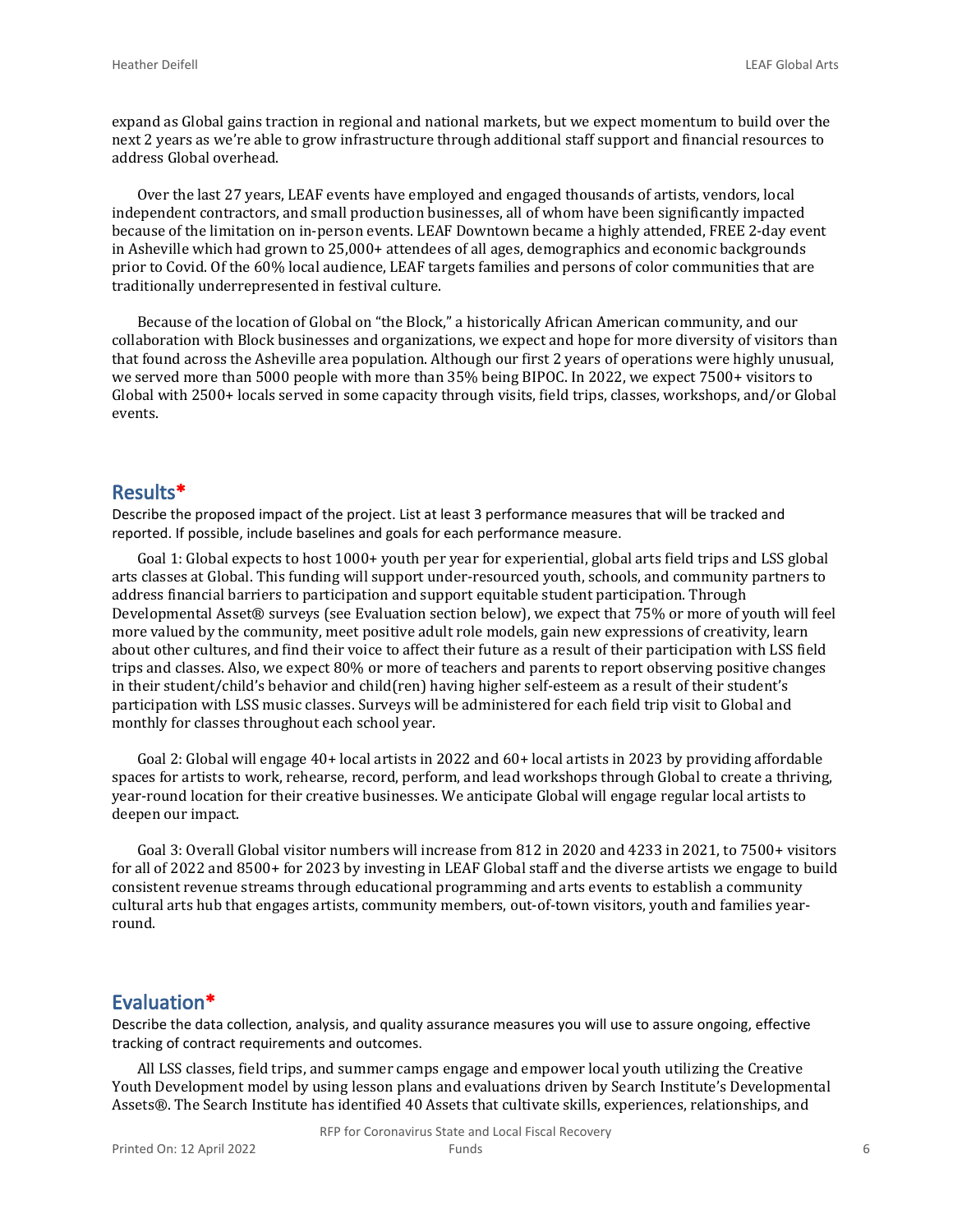behaviors that enable young people to develop into successful, contributing adults by building assets to prepare youth for college &/or career and citizenship. LSS' program goals, curriculum, teacher/parent and student evaluations align with the Developmental Assets Profile (DAP), Search Institute's research-based assessment. LSS goals focus on targeting and assessing 6 specific assets which include Community Values Youth, Adult Role Models, Creative Activities, Cultural Competence, Personal Power, & Self-Esteem.

Global currently collects information on all artists through a data tracking software called File Maker. Global's Program Director inputs all pertinent information to evaluate programming quantitatively and qualitatively through artist contracts and surveys. The Global staff team and LEAF's leadership team evaluate this data on a quarterly basis to ensure Global is serving an eclectic group of artists while continuing to target resources toward supporting local artists.

Global also collects information of all visitors including age, demographics, and locals vs. tourists to analyze trends and community interest. LEAF is currently strategizing effective ways to collect additional pertinent information including visitor surveys and ways to encourage repeated engagement. LEAF's leadership team regularly analyzes Global's data during regular team meetings to proactively seek trends and assess feedback from visitors, artists, vendors, contractors, and partners.

#### **Equity Impact\***

How will this effort help build toward a just, equitable, and sustainable COVID-19 recovery? How are the root causes and/or disproportionate impacts of inequities addressed?

LSS programs currently serve public housing communities, afterschool programs, schools, community centers and more. Approximately 40% of youth participants identify as BIPOC and 51% are economically disadvantaged. Of programming staff, 72% are BIPOC, 11% are LGBTQ+, and represent 33 distinct cultures. Deeper connections are created and global understanding is encouraged because the diverse program staff promote inclusion and can connect with the diverse populations we serve. LEAF aims to minimize barriers to participation by covering programming costs through grants and donations.

As we create Global within "the Block" community we seek to break down "isms," bring people together and channel creativity. Our intention is to address local problems and deliver meaningful, globally-minded programs. Through Global, LEAF works with artists and communities to amplify the voices of those who are transforming societies by creating space for meaningful dialogue which is supported by LEAF's diverse leadership team (58% BIPOC).

LEAF Global exists within a local affordable housing complex, created by Mountain Housing Opportunities (MHO) and owned by Eagle Market Streets Development Corporation (EMSDC). LEAF collaborates with EMSDC, MHO, the YMI Cultural Center, and other Block businesses to (re)establish "the Block" as a multicultural destination of downtown Asheville. LEAF is committed to partnering with minority-owned businesses, subcontractors and community partners to support just and equitable business practices, services, and events which includes D Davis Construction (a local Black-owned construction company), Hola Carolina, and more.

We feel that this collaboration between LSS and Global is a unique asset to our community, especially for under-resourced families with limited exposure to other cultures. We want to partner with local artists to inspire youth to become global citizens and use their creative gifts to encourage empathy and pursue equity in our community.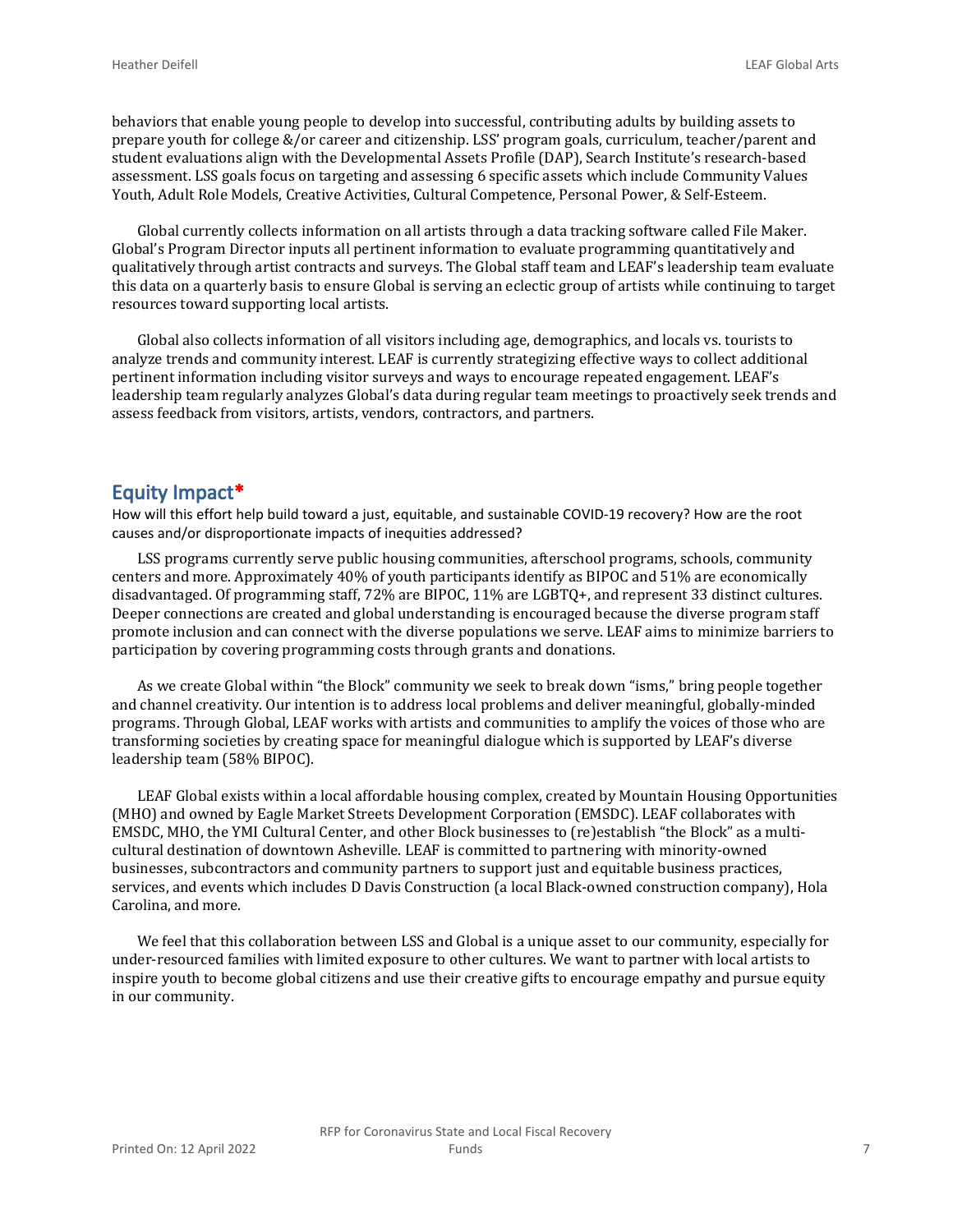#### **Project Partners\***

Identify any subcontractors you intend to use for the proposed scope of work. For each subcontractor listed, indicate:

- 1.) What products and/or services are to be supplied by that subcontractor and;
- 2.) What percentage of the overall scope of work that subcontractor will perform.

Also, list non-funded key partners critical to project.

Key established community partners served by field trips and support LSS classes: Buncombe County Schools (BCS), Asheville City Schools, Francine Delany New School for Children, Evergreen Charter School, Christine W. Avery Learning Center, YMCA of Western North Carolina, Asheville Parks & Recreation, Children First/Communities in Schools, Open Doors of Asheville, United Way, and more.

LEAF began a collaboration with BCS in 2018 through the John F. Kennedy Center for Performing Art's "Partners In Education" program (PIE). LSS currently provides high-quality professional development in arts integration with an emphasis on equity, SEL and worldview for cohorts of BCS teachers across subjects and grades. This expansion project with Global will incorporate PIE trainings and engage BCS teachers in planning field trips targeting Developmental Assets® and SEL.

Global subcontracted artists as artists/performers/teachers which includes Teaching Artists with LSS and a large variety of art performers for events/exhibits.

• Our goal for Global is to host 5-6 workshops/classes per week (250+ for the year) and 30 field trips each year. These would all be taught by LSS Teaching Artists who would be contracted to serve up to 90 local youth each week in classes and up to 750 local youth for field trips throughout the year (25% of Global overall target).

• We also anticipate hosting live performances/events weekly featuring local artists. Although some artists will repeat, we expect to host 40-50 local performers/artists to engage visitors in 2022 and 50-60 in 2023 (25% of Global overall target).

Key established community partners and businesses who collaborate in programming, promotions, & infrastructure: Mountain Housing Opportunities (MHO), Eagle Market Streets Development Corporation (EMSDC), YMI Cultural Center, Hola Carolina, Asheville Area Arts Council, D Davis Construction, Beloved, East End/Valley Street: Neighborhood Association, Asheville Downtown Association, and more.

#### **Capacity\***

Describe the background, experience, and capabilities of your organization or department as it relates to capacity for delivering the proposed project and managing federal funds.

LEAF has 27 years of experience working with 8,000+ artists to produce 59 signature events. LSS has provided year-round arts education programming led by local, national and international Teaching Artists to 80,000+ local youth since 2004. LSS provides Buncombe County youth with opportunities within after-school, in-school performances, teaching-artist residencies, and arts integration training for teachers. With this new project, LSS will round out holistic arts programming by hosting field trips in line with the Rice University model mentioned above.

LEAF is the primary, local nonprofit organization to support arts and arts education through in-person events which draw over 50,000 participants over a typical year. We ordinarily support more than 160 artists and 150 small businesses/vendors through our events including local musicians, dancers, actors, circus artists, healing arts, and visual artists who gain income through our large events. LEAF also employs 400 local contractors to facilitate our large events. The versatile background and understanding of producing LEAF events support our capability to program a year-round location with a variety of experiences that support local families, artists and the local economy.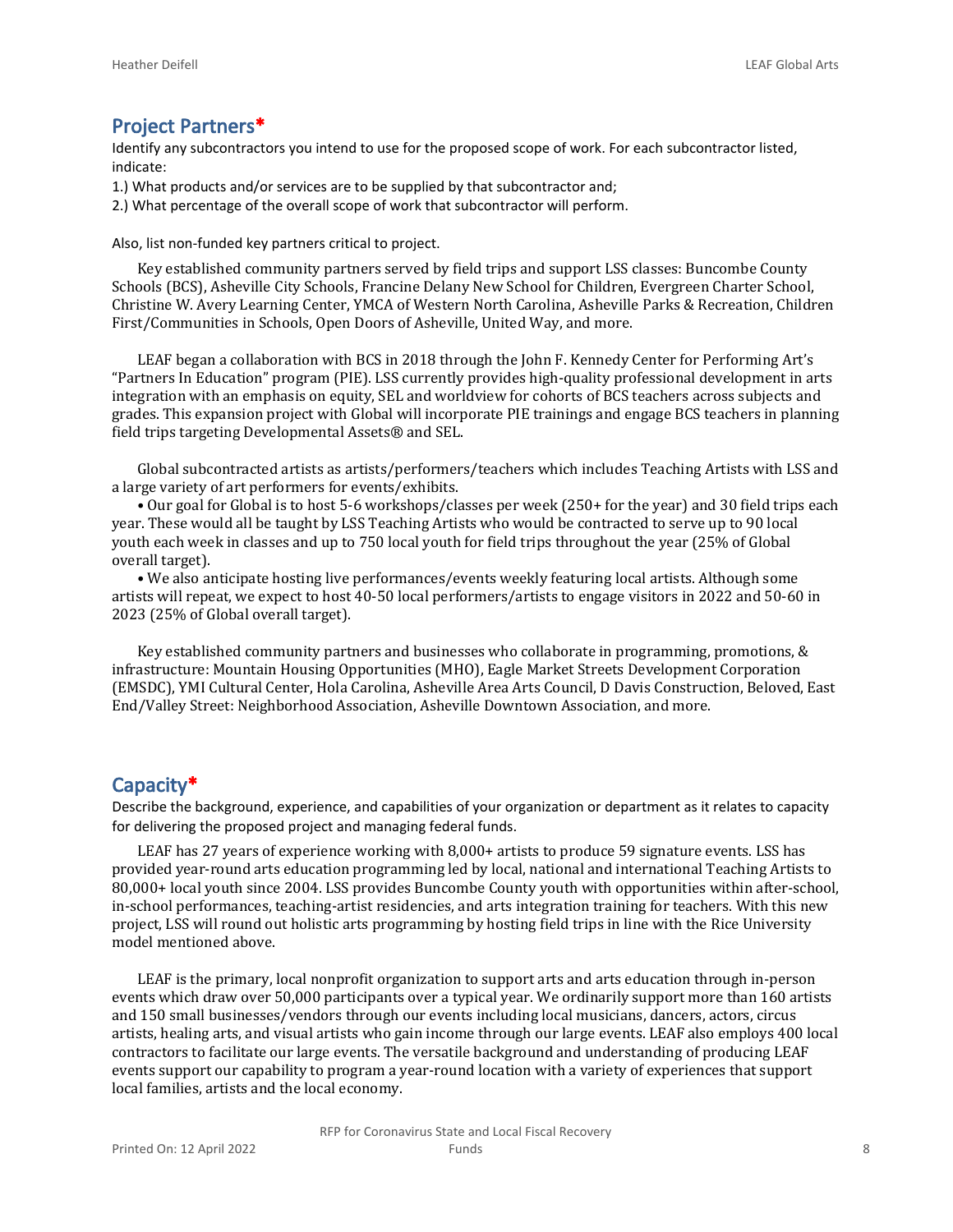LEAF is rebuilding large in-person events to help these impacted industries and reestablish necessary revenue streams. Before Covid LEAF's large events created mission-critical revenue that should have helped to finance Global in becoming a community arts hub. Over the last 2 years, LEAF's limited revenue from events, membership and grant funds has been needed to focus on keeping LEAF alive limiting the investment needed for Global staff.

LEAF has received, implemented and reported on many federally-funded government grants including 13 grants from the National Endowment for the Arts (NEA), seven NC Arts Council State, and an NC Department of Commerce grant. We are confident in the delivery and management of this funding opportunity.

#### **Budget\***

Provide a detailed project budget including all proposed project revenues and expenditures, including explanations and methodology. For all revenue sources, list the funder and denote whether funds are confirmed or pending. For project expenses, denote all capital vs. operating costs, and reflect which specific expenses are proposed to be funded with one-time Buncombe County Recovery Funds.

Download a copy of the budget form [HERE](https://buncombecounty.org/common/community-investment/grants/early-childhood-education/Recovery-Funds-budget-template.xlsx). Complete the form, and upload it using the button below.

Recovery-Funds-budget-LEAF 2022.xlsx

#### **Special Considerations\***

Provide any other information that might assist the County in its selection.

BCS support letter.pdf

LEAF's Equity Guiding Principles:

1. Eliminating inequities begins with us.

2. Treating everyone with dignity, respect, and non-judgment.

3. All LEAF ambassadors (staff, board, partners, etc.) are represented in the communities we serve across the organization.

- 4. LEAF examines systems within the organization to ensure equitable learning and participation.
- 5. Policies, procedures, and funding are aligned with LEAF's core values & mission.

LEAF is aligned with the county's priorities and committed to equitable outcomes for the youth and families we serve as well as the artists and small businesses. LEAF is continuing to seek and coordinate with other funding sources to make the best use of these timely and much-needed resources. Although not optimal, this project would still be viable with a partial award, only to a smaller, proportional degree.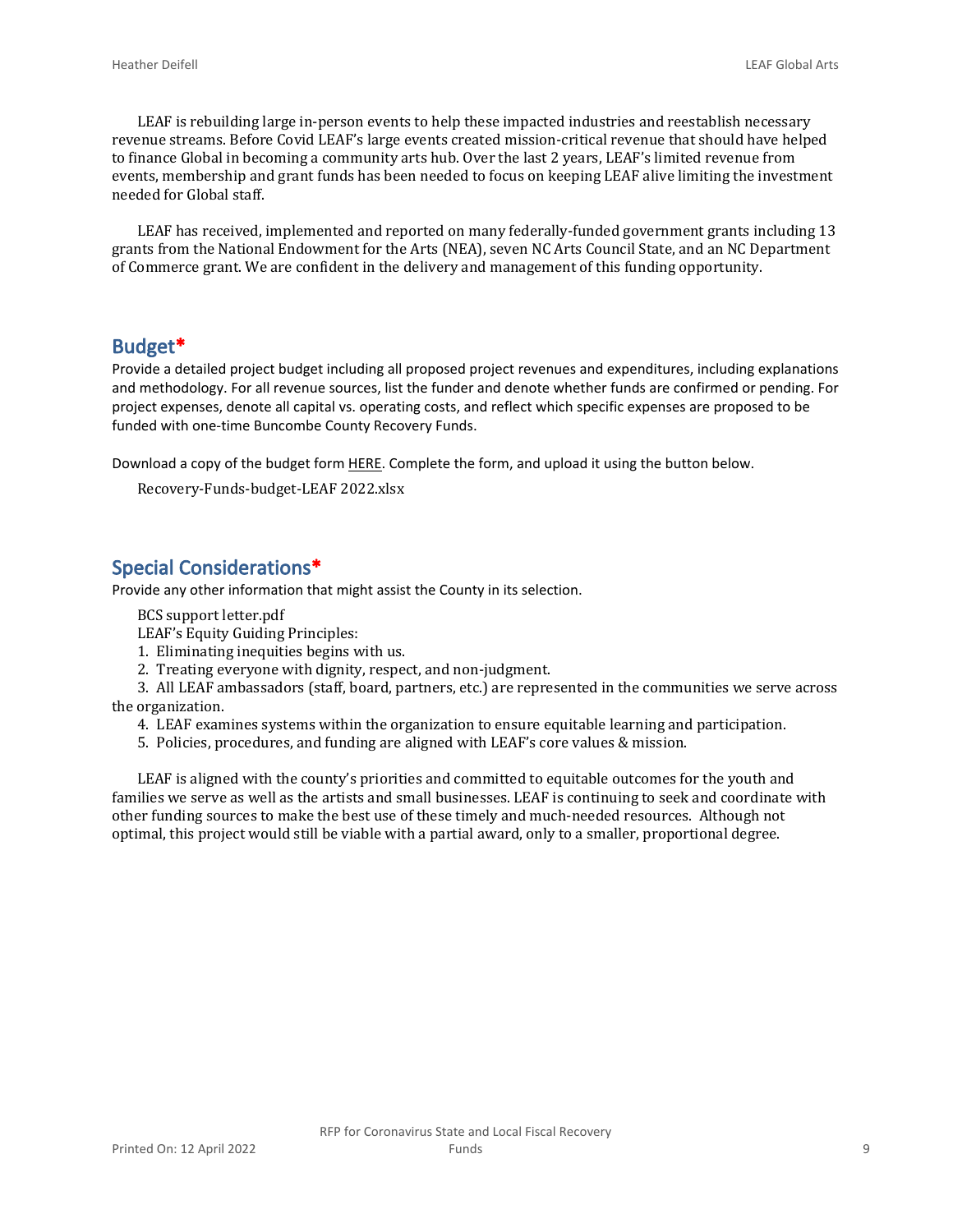# File Attachment Summary

## *Applicant File Uploads*

- LEAF Tax Exempt w Name Changes 2020.pdf
- Recovery-Funds-budget-LEAF 2022.xlsx
- BCS support letter.pdf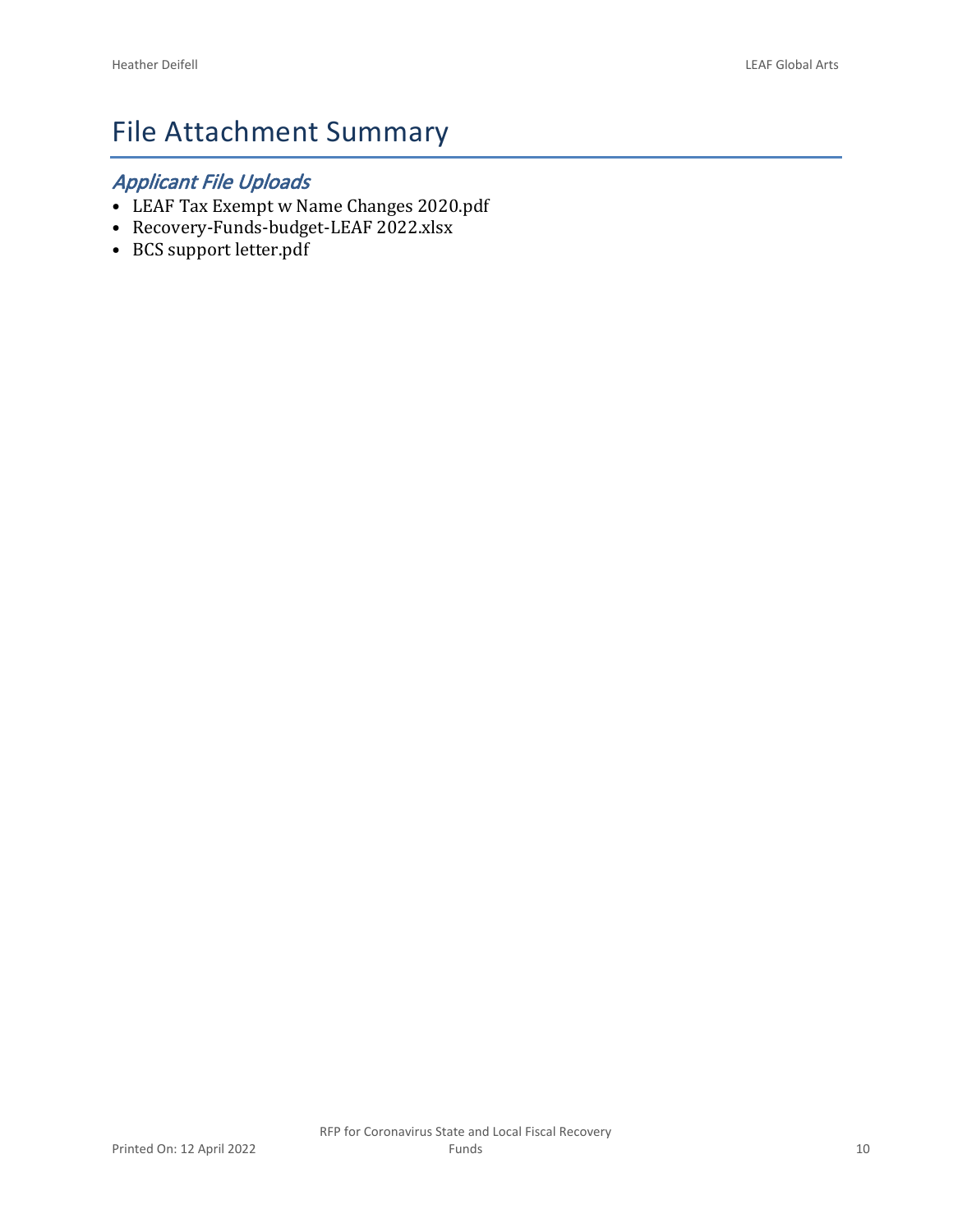DEPARTMENT OF THE TREASURY

INTERNAL REVENUE SERVICE P. O. BOX 2508 CINCINNATI, OH 45201

MAR 25 2008 Date:

LAKE EDEN ARTS FESTIVAL 377 LAKE EDEN RD BLACK MOUNTAIN, NC 28711 Employer Identification Number: 54-2123478  $D/N$ : 17053068732068 Contact Person: EDWARD S SCHLAACK Contact Telephone Number: (877) 829-5500 Public Charity Status:  $509(a)(2)$ 

ID# 31536

Dear Applicant:

Our letter dated April 5, 2004, stated you would be exempt from Federal income tax under section 501(c)(3) of the Internal Revenue Code, and you would be treated as a public charity, rather than as a private foundation, during an advance ruling period.

Based on the information you submitted, you are classified as a public charity under the Code section listed in the heading of this letter. Since your exempt status was not under consideration, you continue to be classified as an organization exempt from Federal income tax under section 501(c)(3) of the Code

Publication 557, Tax-Exempt Status for Your Organization, provides detailed information about your rights and responsibilities as an exempt organization.<br>You may request a copy by calling the toll-free number for forms, (800) 829-3676. Information is also available on our Internet Web Site at www.irs.gov.

If you have general questions about exempt organizations, please call our toll-free number shown in the heading.

Please keep this letter in your permanent records.

Sincerely yours.

Robert Choi Director, Exempt Organizations Rulings and Agreements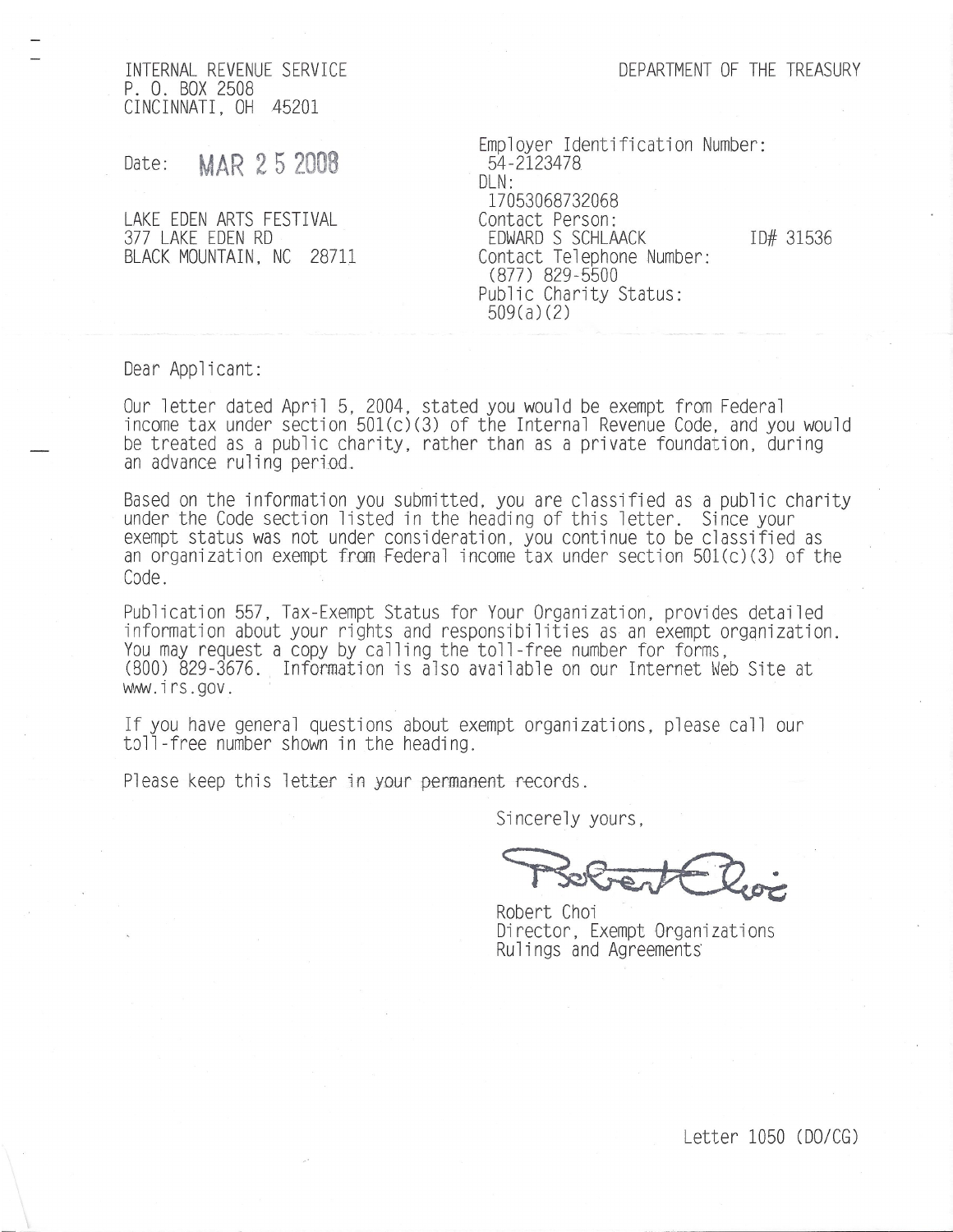SOSID: 0686601 Date Filed: 3/13/2013 8:30:00 AM Elaine F. Marshall **North Carolina Secretary of State** 

#### **State of North Carolina** Department of the Secretary of State

#### C201305801032

#### **ARTICLES OF AMENDMENT** NONPROFIT CORPORATION

Pursuant to §55A-10-05 of the General Statutes of North Carolina, the undersigned corporation hereby submits the following Articles of Amendment for the purpose of amending its Articles of Incorporation.

1. The name of the corporation is: Lake Eden Arts Festival

2. The text of each amendment adopted is as follows (state below or attach); N-02 - change to: LEAF Community Arts

3. The date of adoption of each amendment was as follows: January 29, 2013

4.  $(Check a, b, and/or c, as applicable)$ 

a. V The amendment(s) was (were) approved by a sufficient vote of the board of directors or incorporators, and member approval was not required because (set forth a brief explanation of why member approval was not required) This is a Board of Directors decision, and LEAF does not have voling Members

\_\_\_\_\_The amendment(s) was (wore) approved by the members as required by Chapter 55A.  $b_{\iota}$ 

Approval of the amendment(s) by some person or persons other than the members, the board, or the incorporators was ¢. required pursuant to N.C.G.S. §55A-10-30, and such approval was obtained.

Revised January 2000 CORPORATIONS DIVISION

P.O. BOX 29622

Form N-02 RALEIGH, NC 27626-0622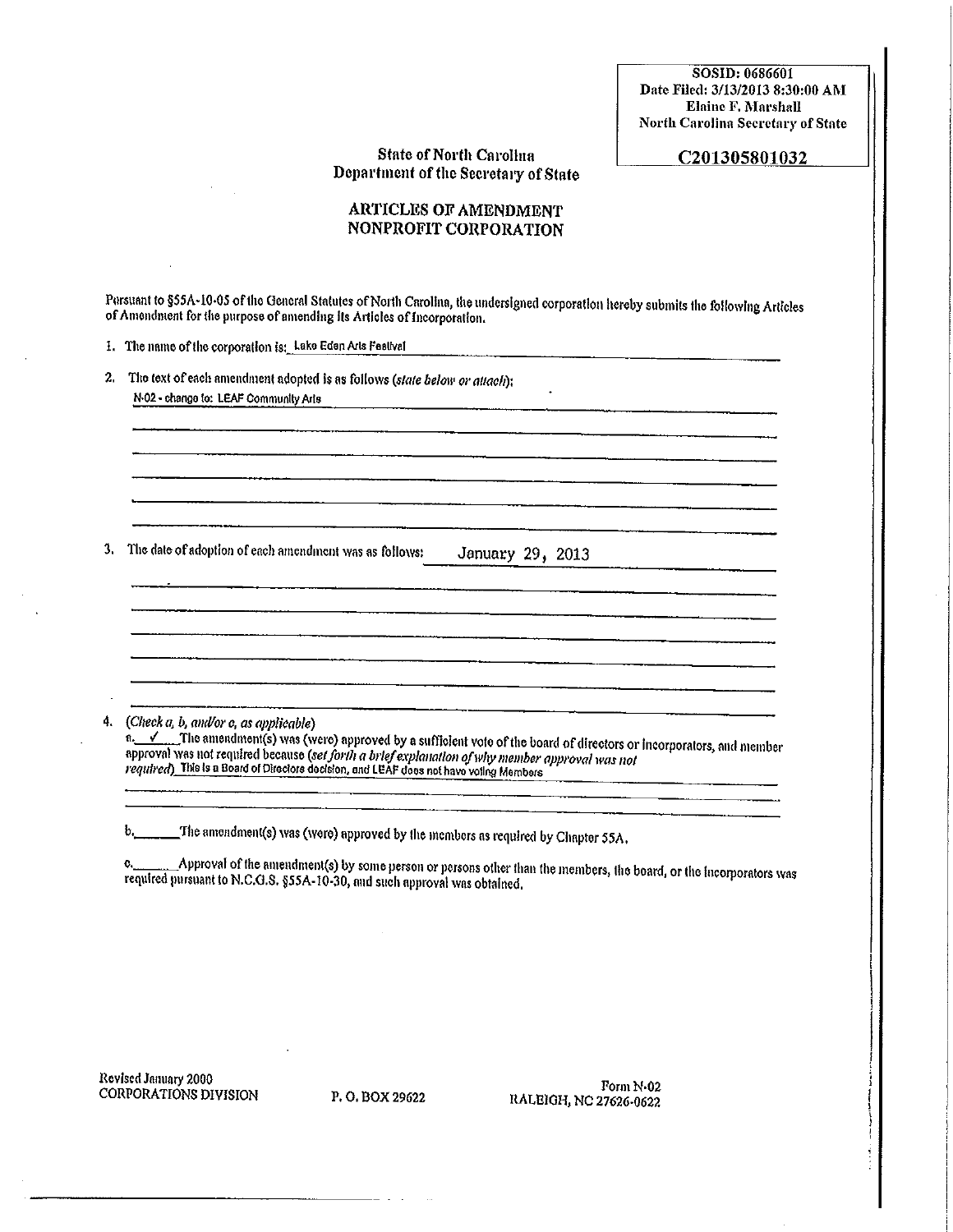5. These articles will be effective upon filing, unless a date and/or time is specified:

This the 29 day of January, 2013

 $\alpha$  , and  $\alpha$  , and  $\alpha$  , and  $\alpha$ 

<u>hake</u> Eden Arts Festival Tennifer Pickering Everytive Director

Notes:

1. Filing fee is \$25. This document and one exact or conformed copy of these articles must be filed with the Secretary of State.

Revised January 2000 CORPORATIONS DIVISION

P.O. BOX 29622

Form N-02 RALEIGH, NC 27626-0622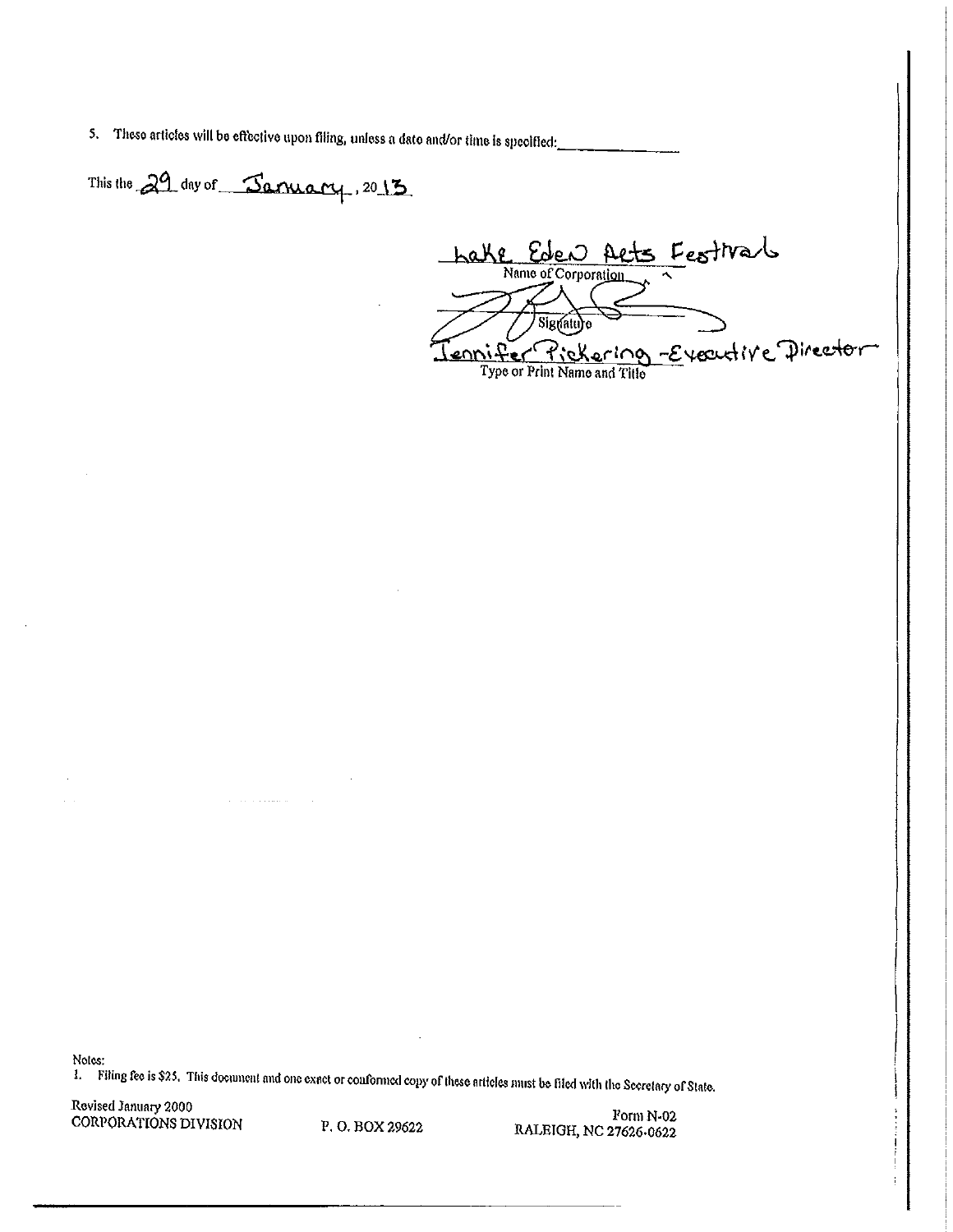

# **NORTH CAROLINA**

# **Department of the Secretary of State**

## To all whom these presents shall come, Greetings:

I, Elaine F. Marshall, Secretary of State of the State of North Carolina, do hereby certify the following and hereto attached to be a true copy of

## **ARTICLES OF AMENDMENT**

## OF

# **LEAF COMMUNITY ARTS**

# WHICH CHANGED ITS NAME TO

# **LEAF GLOBAL ARTS**

the original of which was filed in this office on the 16th day of December, 2019.





Scan to verify online.

Document Id: C201934600866 Verify this certificate online at http://www.sosnc.gov/verification IN WITNESS WHEREOF, I have hereunto set my hand and affixed my official seal at the City of Raleigh, this 16th day of December, 2019.

Elaine & Marshall

**Secretary of State**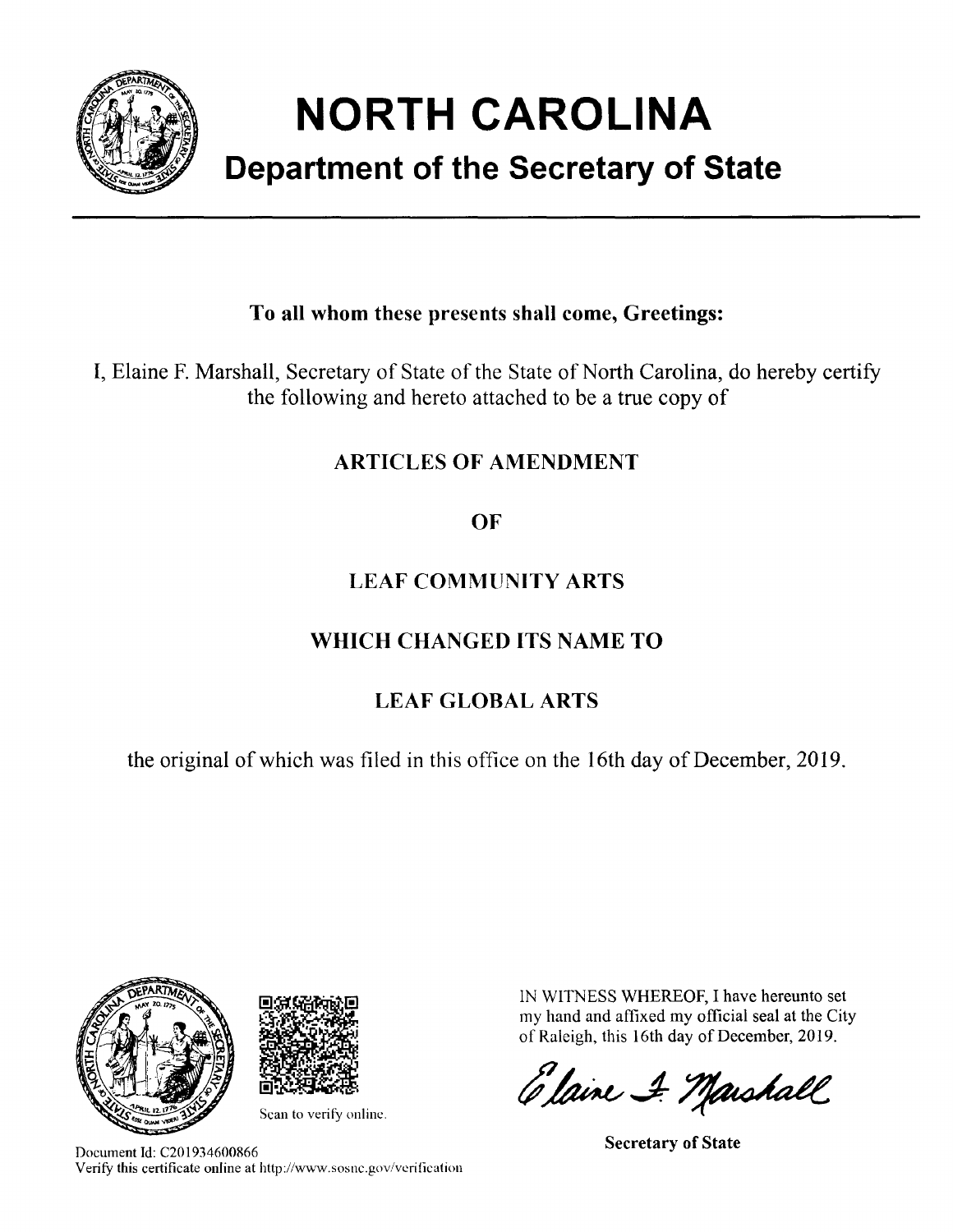#### **State of North Carolina Department of the Secretary of State**

#### **ARTICLES OF AMENDMENT NONPROFIT CORPORATION**

SOSID: 0686601 Date Filed: 12/16/2019 12:16:00 PM **Effective: 1/1/2020 Elaine F. Marshall North Carolina Secretary of State** C<sub>2019</sub> 346 00866

Pursuant to \$55A-10-05 of the General Statutes of North Carolina, the undersigned corporation hereby submits the following Articles of Amendment for the purpose of amending its Articles of Incorporation.

1. The name of the corporation is: LEAF Community Arts

2. The text of each amendment adopted is as follows (state below or attach): N-02 change to LEAF Global Arts

The date of adoption of each amendment was as follows: 11/12/19 3.

(Check  $a, b, and/or c, as applicable$ )  $4.$ 

> V The amendment(s) was (were) approved by a sufficient vote of the board of directors or incorporators, and member  $a<sub>z</sub>$ approval was not required because (set forth a brief explanation of why member approval was not required) Organization does not have voting members. Board has authority over decision.

The amendment(s) was (were) approved by the members as required by Chapter 55A. h

Approval of the amendment(s) by some person or persons other than the members, the board, or the incorporators was required pursuant to N.C.G.S. §55A-10-30, and such approval was obtained.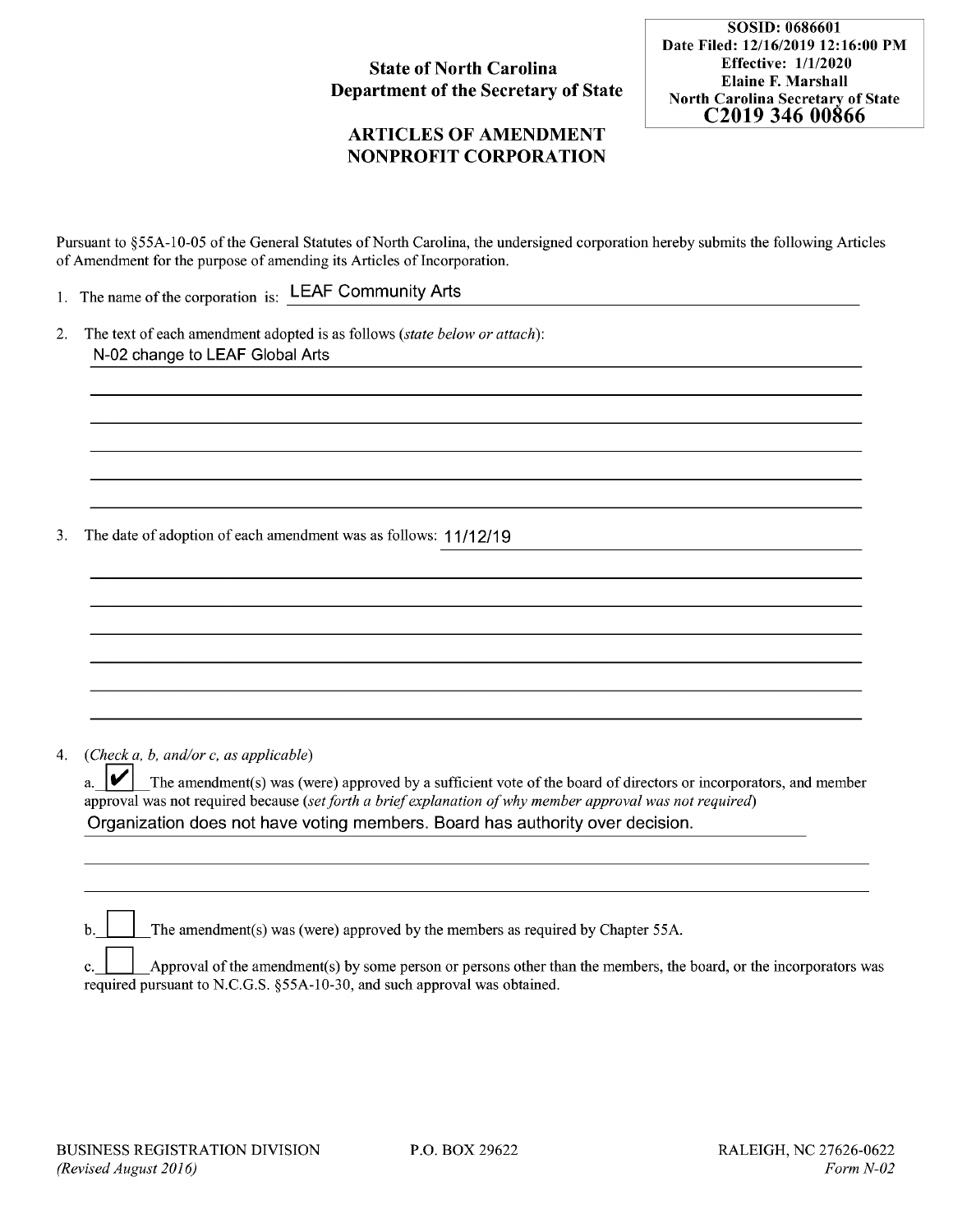These articles will be effective upon filing, unless a date and/or time is specified: 1/1/2020 5.

This the  $\frac{12}{\text{day of}}$  day of December , 20  $\frac{19}{\text{day of}}$ 

**LEAF Community Arts** 

Name of Corporation Leigh Maher Digitally signed by Leigh Maher

Signature

Leigh Maher, CFO

Type or Print Name and Title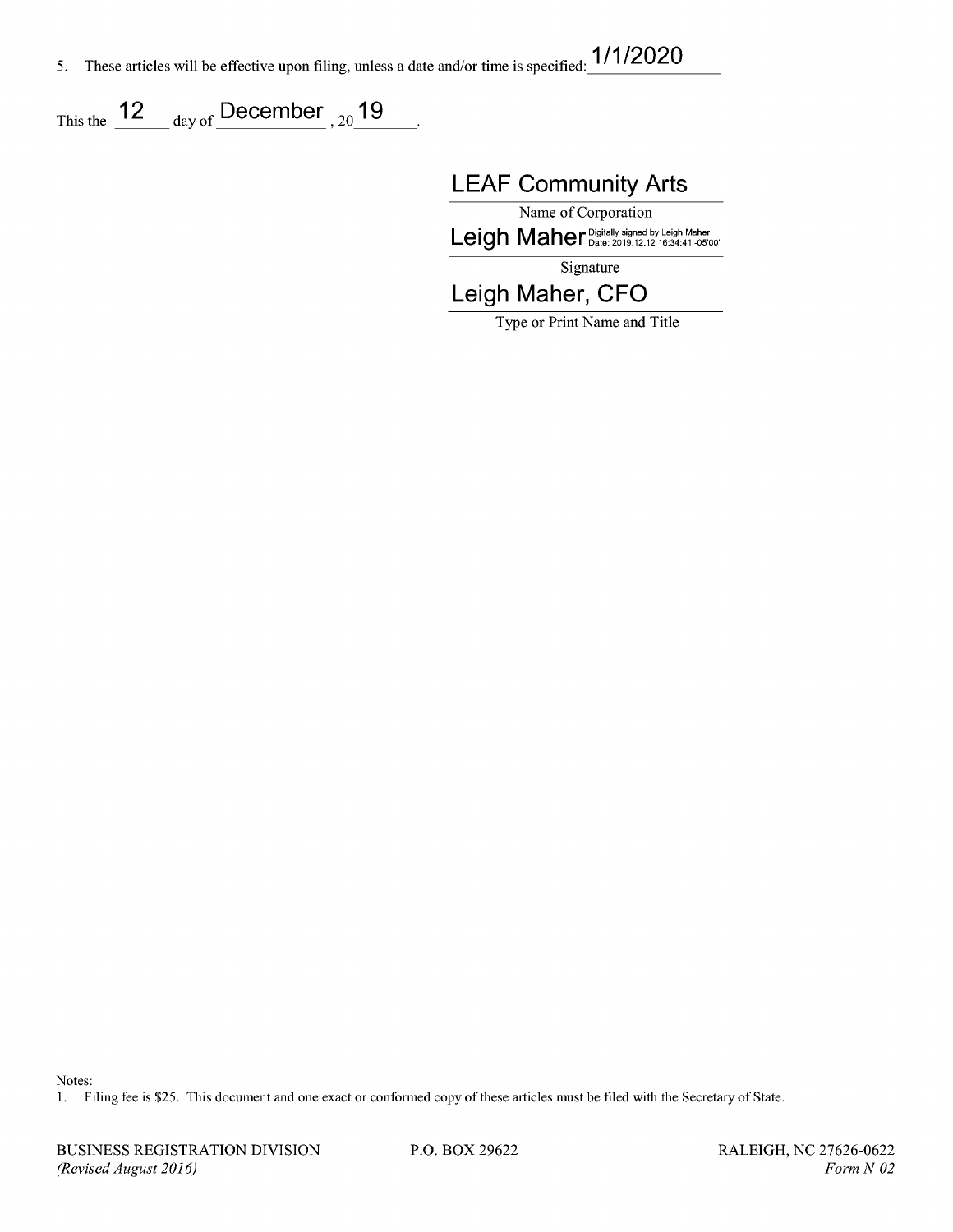#### **Coronavirus State and Local Fiscal Recovery Funds Proposed Project Budget**

| Organization Name: | <sup>⊸เ</sup> วba∟.<br>Arts<br>^-     |
|--------------------|---------------------------------------|
| Project Name:      | Global 2022-2023<br>EAL<br>lina<br>-- |
| Amount Requested:  | 50.000<br>\$15                        |

| <b>Proposed Project Revenue Funder</b> | Amount                         | <b>Confirmed or Pending?</b> | <b>Notes</b>                                                                            |
|----------------------------------------|--------------------------------|------------------------------|-----------------------------------------------------------------------------------------|
| Proposed Buncombe COVID Recovery Funds | 150,000.00   pending           |                              | grant support thru 2023 until revenue streams built/consistent                          |
| Admissions                             | 30,000.00 pending              |                              | Based on current trends and experience plus expanded hours                              |
| Special Events                         | 40,000.00 pending              |                              | Expanding ticketed shows, activities and events at Global                               |
| <b>Facility Rentals</b>                | $\overline{45,000.00}$ pending |                              | Private rentals of the Global facilities for community groups,                          |
| Merchandise                            | \$<br>14,000.00 $ $ pending    |                              | Should increase as visitor numbers increase                                             |
| l Concessions                          | 15,000.00 $ $ pending          |                              | Should increase as visitor numbers increase                                             |
| Workshops & classes                    | 25,000.00 pending              |                              | Adult and LSS classes and field trips                                                   |
| other grants                           | 50,000.00 pending              |                              | BC Strategic Partnership grant, NCAC Spark the Arts, etc - supporting LSS collaboration |
| List other sources here                |                                |                              |                                                                                         |
| List other sources here                |                                |                              |                                                                                         |
| List other sources here                |                                |                              |                                                                                         |
| List other sources here                |                                |                              |                                                                                         |
| List other sources here                |                                |                              |                                                                                         |
| List other sources here                |                                |                              |                                                                                         |
| List other sources here                |                                |                              |                                                                                         |
| Total $\frac{1}{3}$                    | 369,000.00                     |                              |                                                                                         |

| <b>Proposed Project Expenses</b> |    | Proposed         |  | <b>Other Funds</b> |    | Total                    | <b>Capital or Operating</b> | <b>Notes</b>                                                               |
|----------------------------------|----|------------------|--|--------------------|----|--------------------------|-----------------------------|----------------------------------------------------------------------------|
| Artist programs                  | \$ | $40,000.00$ \$   |  | $10,000.00$   \$   |    | 50,000.00                | operating                   | local artists performances, workshops etc                                  |
| Marketing                        |    |                  |  | $5,000.00$   \$    |    | 5,000.00                 | operating                   | partial costs from local providers: Jawbreaking, Dig Local, Love AVL, etc. |
| Performance Fees                 | \$ | $10,000.00$ \$   |  |                    |    | 10,000.00                | operating                   | Artists for Special ticketed events                                        |
| Consultants                      |    |                  |  | $2,000.00$ \\$     |    | 2,000.00                 | operating                   | business consultants                                                       |
| Staffing                         | \$ | $100,000.00$ \\$ |  | $20,000.00$   \$   |    | 120,000.00               | operating                   | Expanding Global staffing for planning, implementing, working events, etc. |
| Supplies                         |    |                  |  | $8,000.00$   \$    |    | 8,000.00                 | operating                   | materials, equpiment, backline, etc for events                             |
| <b>Facility costs</b>            |    |                  |  | 173,000.00   \$    |    | 173,000.00               | operating                   | rent, utilities, maintenance, insurance, tech, necessary upgrades, etc     |
| Food                             |    |                  |  | $1,000.00$ \\$     |    | 1,000.00                 | operating                   | event food                                                                 |
| List expenses here               |    |                  |  |                    |    | $\blacksquare$           |                             |                                                                            |
| List expenses here               |    |                  |  |                    |    |                          |                             |                                                                            |
| List expenses here               |    |                  |  |                    | \$ | $\sim$                   |                             |                                                                            |
| List expenses here               |    |                  |  |                    | \$ |                          |                             |                                                                            |
| List expenses here               |    |                  |  |                    | \$ | $\overline{\phantom{0}}$ |                             |                                                                            |
| List expenses here               |    |                  |  |                    | \$ |                          |                             |                                                                            |
| List expenses here               |    |                  |  |                    |    | $\overline{\phantom{a}}$ |                             |                                                                            |
| List expenses here               |    |                  |  |                    | \$ | $\overline{\phantom{a}}$ |                             |                                                                            |
| List expenses here               |    |                  |  |                    | \$ | $\overline{\phantom{0}}$ |                             |                                                                            |
| List expenses here               |    |                  |  |                    | \$ |                          |                             |                                                                            |
| List expenses here               |    |                  |  |                    | \$ | $\overline{\phantom{0}}$ |                             |                                                                            |
| List expenses here               |    |                  |  |                    | \$ | $\overline{\phantom{a}}$ |                             |                                                                            |
| List expenses here               |    |                  |  |                    | \$ |                          |                             |                                                                            |
| List expenses here               |    |                  |  |                    | \$ | $\overline{\phantom{0}}$ |                             |                                                                            |
| List expenses here               |    |                  |  |                    | \$ |                          |                             |                                                                            |
| List expenses here               |    |                  |  |                    | \$ | $\sim$                   |                             |                                                                            |
| List expenses here               |    |                  |  |                    |    |                          |                             |                                                                            |
| Total $\frac{1}{3}$              |    |                  |  |                    |    | 369,000.00               |                             |                                                                            |